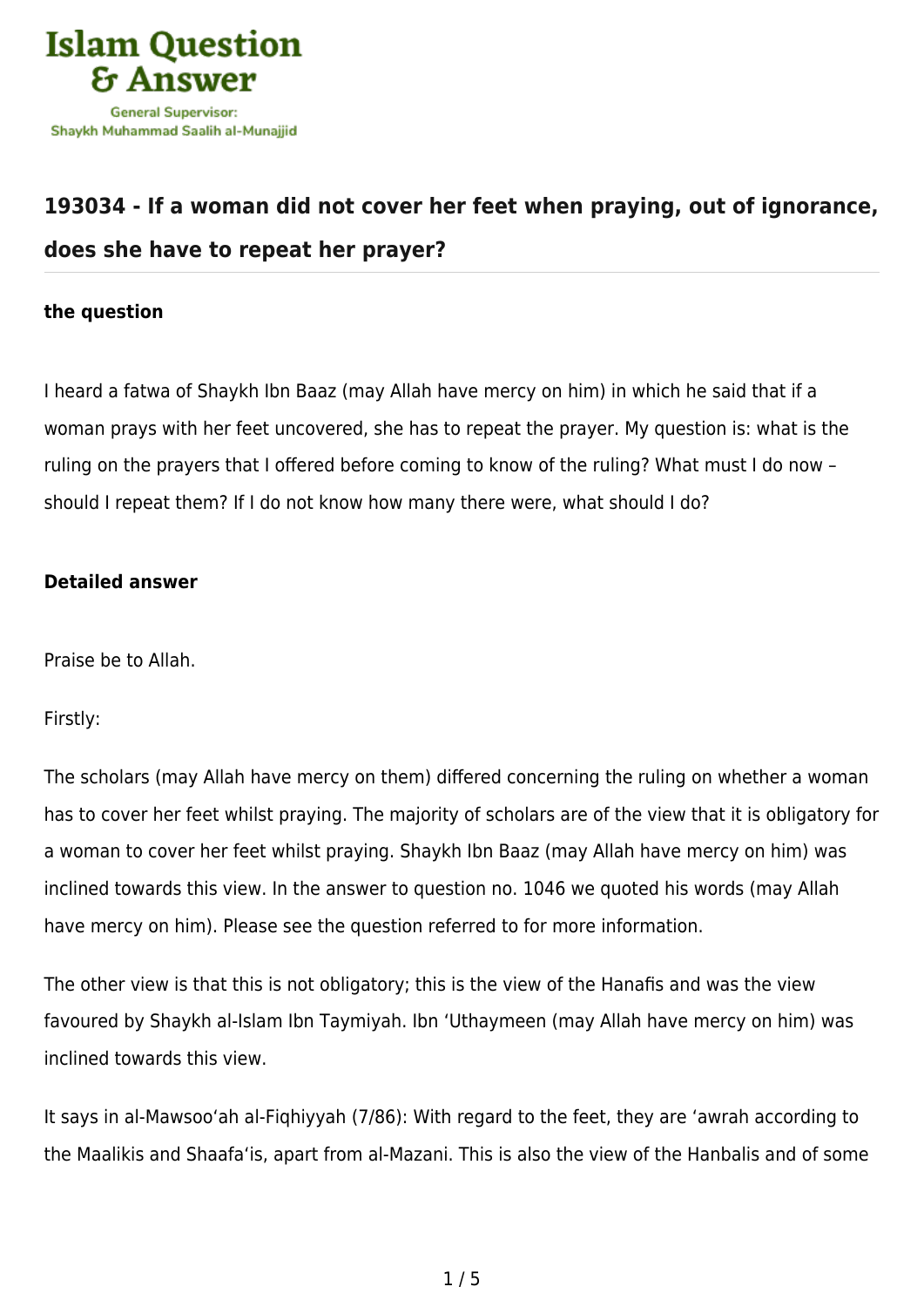

of the Hanafis.

The most widely-held view among the Hanafis is that the feet are not 'awrah. This is also the view of al-Mazani among the Shaafa'is and of Shaykh Taqiy ad-Deen ibn Taymiyah among the Hanbalis. End quote.

The majority quoted as evidence for the view that it is obligatory to cover them the report narrated by Abu Dawood (640) from Umm Salamah (may Allah be pleased with her), that she asked the Prophet (blessings and peace of Allah be upon him): Can a woman pray wearing a chemise and headcover and no izaar (waist-wrapper)? He said: "If the chemise is long enough to cover the tops of her feet (then that is fine)."

Al-Khattaabi (may Allah have mercy on him) said: This report supports the validity of the view of those scholars who did not regard it as permissible for a woman to pray if any part of her body is uncovered. Do you not see that he said: "If the chemise is long enough to cover the tops of her feet (then that is fine)."? Thus he made it a condition of her prayer being valid that no part of her body should be visible. End quote from Ma'aalim as-Sunan (1/159)

Those who held the second view quoted as evidence the fact that the feet are part of the woman's body that is usually visible when she is at home, yet despite that there is no proven hadith to suggest that it is obligatory to cover the feet.

They responded to the hadith of Umm Salamah (may Allah be pleased with her) by noting that it is mawqoof (i.e., the isnaad does not go back to the Prophet (blessings and peace of Allah be upon him)).

Abu Dawood said in his Sunan, after quoting the hadith: This hadith was narrated by Maalik ibn Anas, Bakr ibn Mudar, Hafs ibn Ghiyaath, Ismaa'eel ibn Ja'far, Ibn Abi Dhi'b and Ibn Ishaaq from Muhammad ibn Zayd, from his mother, from Umm Salamah, and none of them mentioned the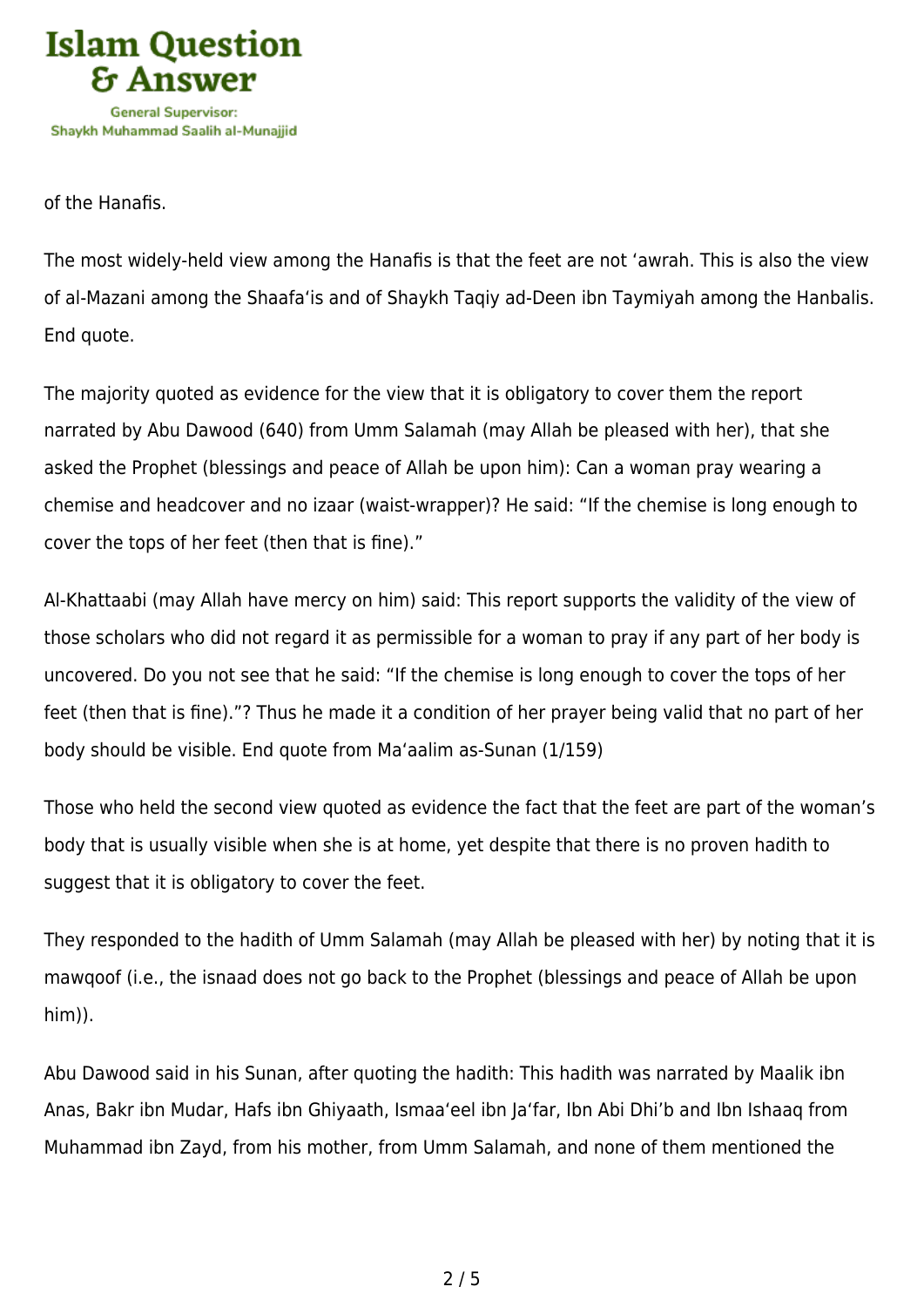

Prophet (blessings and peace of Allah be upon him). They only attributed it to Umm Salamah (may Allah be pleased with her). End quote.

Shaykh Ibn 'Uthaymeen (may Allah have mercy on him) said in ash-Sharh al-Mumti' (2/161): Shaykh al-Islam Ibn Taymiyah (may Allah have mercy on him) was of the view that the entire body of a free woman is 'awrah apart from that which appears of it in her own home, which is the face, hands and feet. He said: At the time of the Messenger (blessings and peace of Allah be upon him, women used to wear chemises at home, and not every woman had two garments. Hence if any menstrual blood got on to her garment, she would wash it and pray in it, therefore the feet and hands are not 'awrah in prayer and are not 'awrah in the sense that they should be covered in the presence of non-mahrams.

As there is no definitive evidence concerning this matter, I follow the view of Shaykh al-Islam concerning this issue, and I say that this is what appears to be the correct view if we do not state that in definitive terms, because even if a woman has a garment that comes down to the floor, when she prostrates the soles of her feet will be visible. End quote.

## Secondly:

If a woman prayed for some time without covering her feet, and she was unaware of the ruling, then she does not have to make up those past prayers, because she is excused due to having been ignorant of the ruling. But she should make up the prayer that is currently due, if the time for it has not ended.

Shaykh Muhammad Shams al-Haqq al-'Azeemabadi (may Allah have mercy on him) said: Maalik ibn Anas said: If a woman prayed with her hair showing or the tops of her feet uncovered, she should repeat the prayer if the time for it has not yet ended.

End quote from 'Awn al-Ma'bood Sharh Sunan Abi Dawood (2/242)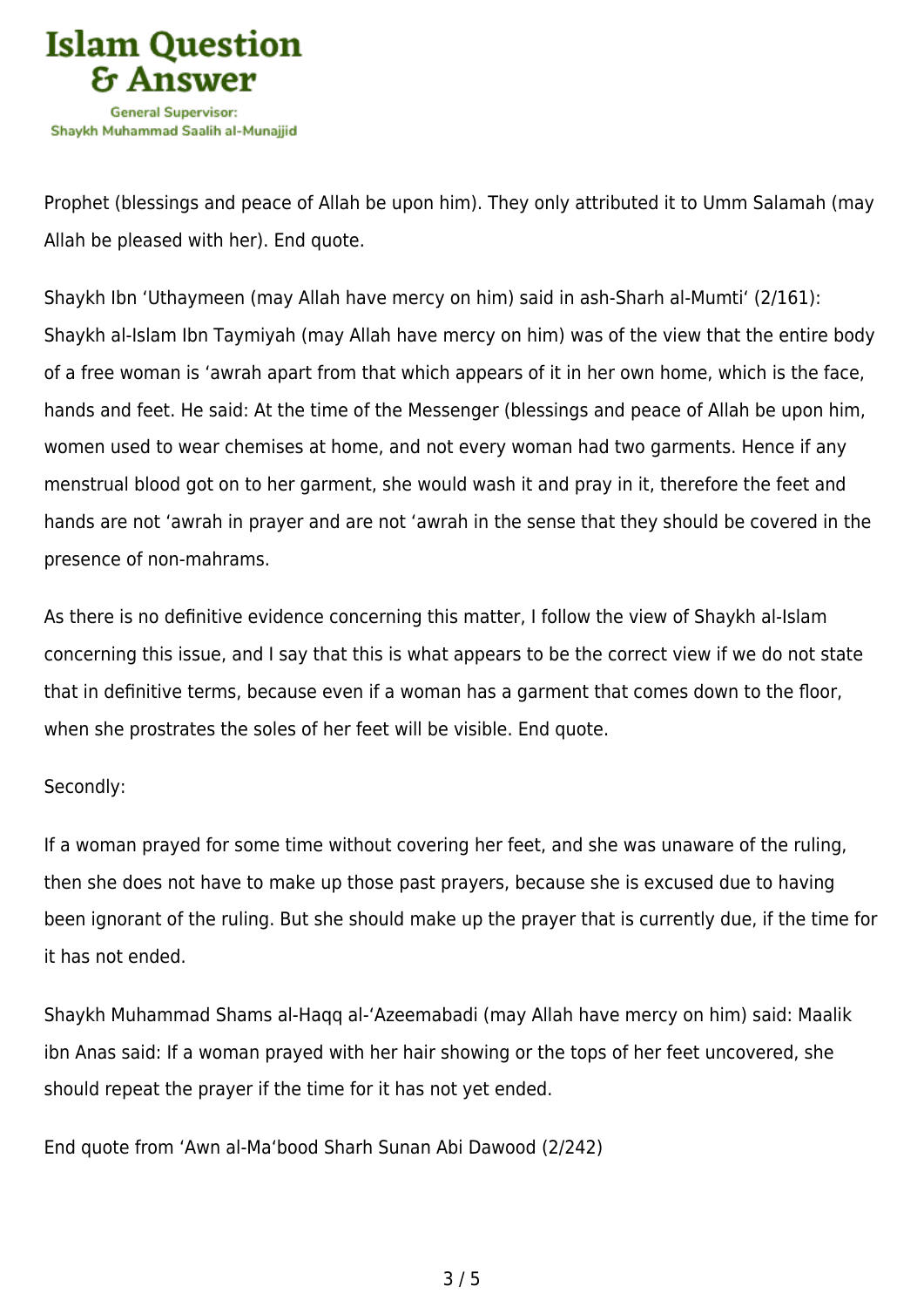

Shavkh Muhammad Saalih al-Munaiiid

Shaykh 'Abd al-'Azeez ibn Baaz (may Allah have mercy on him) issued two fatwas, one with the members of the Standing Committee, of which he was the head (may Allah have mercy on him), and a fatwa of his own that was from the Fataawa Noor 'ala ad-Darb collection. Both fatwas say that if the woman was unaware of the ruling, then she does not have to make up the prayers.

It says in Fataawa al-Lajnah ad-Daa'imah, vol. 2 (5/143): I heard on a religious show that it is prohibited for a woman to pray with her feet uncovered; what is the ruling?

They replied: The woman is required to cover all of her body when praying, including the feet, which must be covered. As for the face, it should be left uncovered if there are no non-mahram men nearby. If she offered some prayers in the past in which her feet were uncovered, then she is pardoned, in sha Allah, due to having been ignorant of the ruling. And Allah is the source of strength. End quote.

Shaykh 'Abd al-'Azeez ibn Baaz (may Allah have mercy on him) said:

With regard to her making up past prayers, that is because she failed to meet one of the conditions of prayer. If she offered several prayers in which she did not cover her feet, then she must make them up. But if she was unaware of the shar'i ruling, then perhaps Allah, may He be glorified and exalted, will forgive her for what is past and she does not have to make them up. It was narrated in a saheeh report from the Prophet (blessings and peace of Allah be upon him) that when he saw a man praying too quickly, as if he was pecking the ground, he said to him: "Go back and pray, for you have not prayed…" [Saheeh – agreed upon]. So the Prophet (blessings and peace of Allah be upon him) instructed him to repeat that prayer that was currently due, but he did not instruct him to repeat previous prayers, because he had been ignorant of the correct manner of praying, although what appears to be the case is that he had been praying in this manner in the past, but because he had been ignorant, the Prophet (blessings and peace of Allah be upon him) excused him for those past occasions but he instructed him to repeat the prayer that